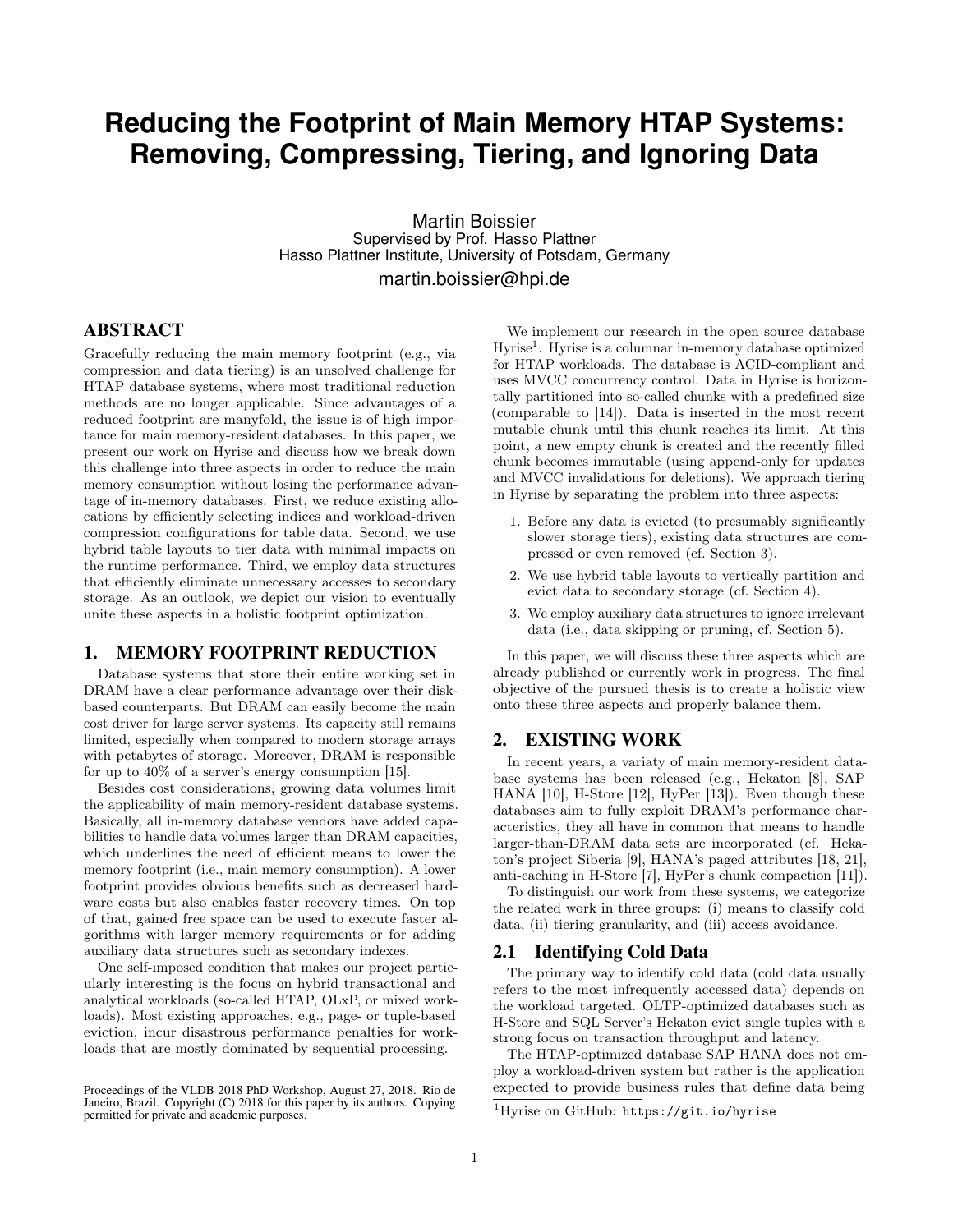(i) no longer relevant for the daily ongoing business and (ii) which cannot be modified anymore (e.g., due to regulatory agreements). The reason for this approach is SAP's strong devotion to enterprise systems [21]. Another HTAPoptimized database, HyPer, assumes horizontal partitions (chunks) become colder with their age increasing [14].

#### 2.2 Tiering Granularity

OLTP-optimized databases usually evict fine-granular horizontal entities, usually pages or tuples. Moreover, H-Store also tiers indexes [22].

SAP HANA allows defining columns as page loadable, making columns loadable and evictable on a page basis. Also, indexes and column dictionaries can be page loadable. Hy-Per varies the compression and page size with the age of a chunk. Chunks start being completely uncompressed (hot), then become cold, and eventually are stored as immutable frozen chunks using huge pages and heavier compression [11]. Recently, HyPer gained the capability to also evict data to secondary storage [16].

#### 2.3 Access Avoidance

To avoid unnecessary accesses to evicted data, most approaches create additional data structures or aggregates that allow pruning accesses for the majority of queries.

Hekaton uses adaptive range filters which allow pruning both point queries (even though less effective than Bloom filters) and range queries [2]. SAP HANA stores synopses per attribute, which include, e.g., minimum and maximum values of a column [18]. HyPer uses positional small materialized aggregates storing clustered min/max aggregates to prune or limit sequential scans to a smaller subset [14].

To our best knowledge, the discussed approaches lack the means for a workload-driven data tiering that can be dynamically configured by changing the memory budget. Further, we see unused potential of access avoidance data structures to be further used for more accurate cardinality estimations.

## 3. COMPRESSION & REMOVAL

The first step to reduce the memory footprint is compression and removal of existing data structures.

#### 3.1 Compression

Hyrise supports different column compression schemes (e.g., dictionary encoding, run-length encoding, frame-ofreference, SIMD-BP128). While this topic is well researched, there has only been little work on how to integrate various compression schemes efficiently. The capability of compressing columns individually usually either introduces (i) a high maintenance overhead as operators have to be adapted for each compression schema or (ii) runtime degradations due to added indirections via virtual method calls. We implement an approach similar to QuickStep [20] and use C++ meta-programming to avoid both drawbacks at the expense of compile time (cf. Fig.  $2(a)$ ). Similar to [5], we divide compression schemes into logical-level techniques and physicallevel techniques, which allows us to use the implemented compression techniques also for other data structures (e.g., indexes or position lists that are passed between operators).

When it comes to deciding which compression scheme to use, there is a clear lack in database research. Most commercial systems use simple data statistics and heuristics similar to Abadi et al.'s decision tree for compression selection [1].



Figure 1: Depiction of a tiered hybrid layout (cf. [3]).

To our best knowledge, no existing approach incorporates workload knowledge and allows selecting compression configurations for a given memory budget. As a consequence, we developed a novel heuristic to determine optimized compression configurations. Given a workload and a memory budget, this selection approach determines for each column in each chunk a suitable compression scheme using analytical size estimations and regression-based runtime predictions.

#### 3.2 Selection & Removal

For the removal of data structures, we concentrate on auxiliary data structures such as secondary indices. This problem is a well-studied topic and known as the index selection problem. We employ an adapted version of the heuristic presented in [4] for the index selection problem. First evaluations show a comparable solution quality with state-of-the-art approaches such as CoPhy [6] with a significantly shorter runtime what allows us to process large systems with larger sets of candidates (see short comparison in Table 1).

|                    | CoPhv | CoPhv | CoPhv  | CoPhv  | Our      |
|--------------------|-------|-------|--------|--------|----------|
|                    | (100) | (200) | (500)  | (9912) | Approach |
| Mem. traffic (TB)  | 5371  | 4730  | 2489   | 403    | 425      |
| Runtime in seconds | 0.62  | 7.23  | 121.00 | DNF    | 0.65     |

Table 1: Comparing our index selection heuristic against CoPhy for a large production ERP system (numbers in parentheses denote the size of the candidate set; unlimited set for our approach).

#### 4. DATA TIERING

Chunks in Hyrise can use hybrid layouts that vertically separate the attributes into two groups. The first group contains all attributes that have been accessed apart from projections and is stored in a columnar fashion remaining in DRAM. The second group contains all attributes that have only been projected or not accessed at all. Attributes of this group are stored in a row-major format and evicted to secondary storage. For memory budgets lower than the size of the first group in DRAM, a workload-driven Paretooptimal heuristic selects which columns to keep in DRAM. Evaluations using an Intel Optane P4800X showed eviction rates of up to 80% with neglectable performance hits for a real-world enterprise SAP system. This hybrid table layout has recently been presented at the ICDE 2018 [4].

As of now, we do not consider index tiering. In the long run, we plan to adapt a flexible storage manager comparable to [16], which is applicable to any data structure.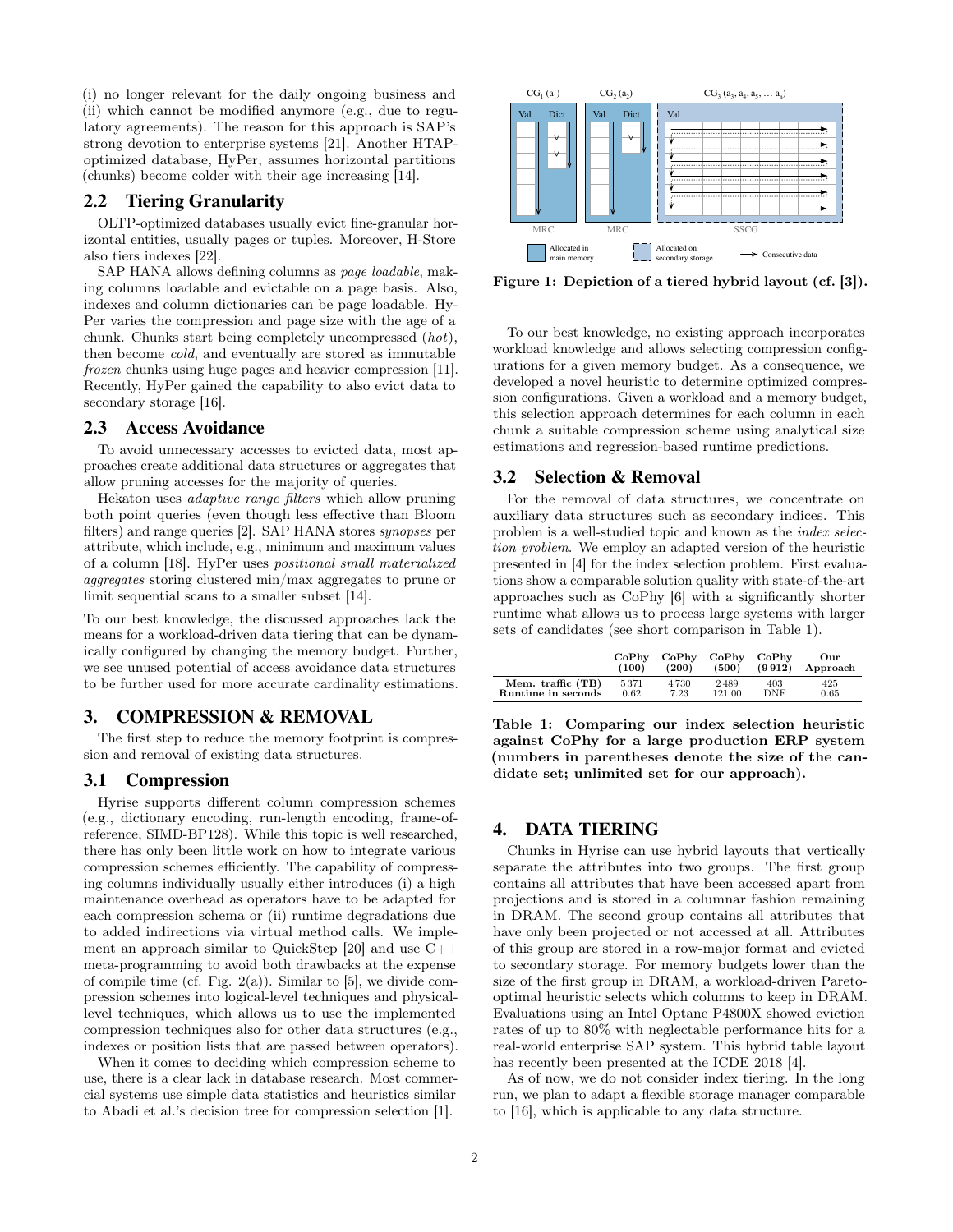

(a) Performance improvements due to iterator-based materialization and static polymorphism.

(b) Comparison of five data structures for access avoidance. Bloom filters and full dictionaries show the highest pruning rates but also largest space consumptions.

Figure 2: Selected comparisons: (a) the effects of zero-cost abstractions for compression schemes and (b) a comparison of access avoidance data structures for workload and data of an production ERP system.

# 5. ACCESS AVOIDANCE

When we talk about access avoidance in the context of Hyrise, we mean auxiliary data structures and aggregates that (i) enable pruning (or elimination) of chunks which are irrelevant for processing the query result and (ii) improve cardinality estimations during query optimization. As Hyrise's chunk concept guarantees that chunks cannot be modified as soon as they reach their size limit, we create several aggregates and auxiliary data structures on each chunk without the need of keeping them updated with every transaction. The creation is done during chunk compaction to piggy-back the full chunk iteration during compression.

Data gathered per attribute during compaction include the share of NULL values, distinct values count, the number of runs (used to estimate compression rates for run-length encoding), and minimum/maximum values (cf. [17]). On top of these aggregates, we use (as of now very simple) heuristics to select which of the following – more sophisticated – auxiliary data structures are potentially beneficial:

- Pruning Histograms are extended histograms with pruning capabilities, combining equi-width histograms and range filters. These histograms store value ranges with the objective to create as large as possible gaps between the value ranges. These gaps allow the pruning of queries whose predicate ranges are not intersecting with any value range in the filter. Each value range further stores the number of elements within the range and the number of distinct elements.
- Multi-Column Pruning Histograms are each created between two selected attributes. In addition to the pruning histograms of both attributes, a bitmap is stored which signals whether tuples exist for value range combinations (see depiction in Figure 3). This way, queries with conjunctive predicates might be pruned where each predicate alone might not indicate a pruning possibility. Moreover, this data structure can be used (to some extend) to gather information about dependencies between attributes.
- Approximate Set Membership Filters similar to Bloom filters – allow approximate pruning of accesses.We use counting quotient filters (CQF) by Pandey et al. [19]. CQFs allow checking for set memberships as well as estimating a queried item's frequency of occurrence

in the set. Hence, besides access pruning, CQFs can improve cardinality estimations for skewed data.



Figure 3: Depiction of pruning histograms in Hyrise.

Figure 2(b) shows pruning rates and memory consumption of various data structures for workload and data of a production ERP system. Particularly pruning histograms and multi-column pruning histograms offer a promising trade-off between pruning rate and size. For highly skewed attributes with many point accesses, CQFs are a viable alternative.

An interesting challenge is the balancing of data eviction and creation of data structures that avoid accesses to the evicted data. As a consequence, besides implementing and integrating the mentioned data structures in Hyrise, the main objective will be a selection model. For a given memory budget, this model decides (i) which data structures to create and (ii) how much space to allocate for each structure (all proposed structures are dynamically sizable).

#### 5.1 Query Planning & Optimization

Recognizing that a chunk can be pruned for a given predicate (e.g., during a linear table scan) can improve efficiency